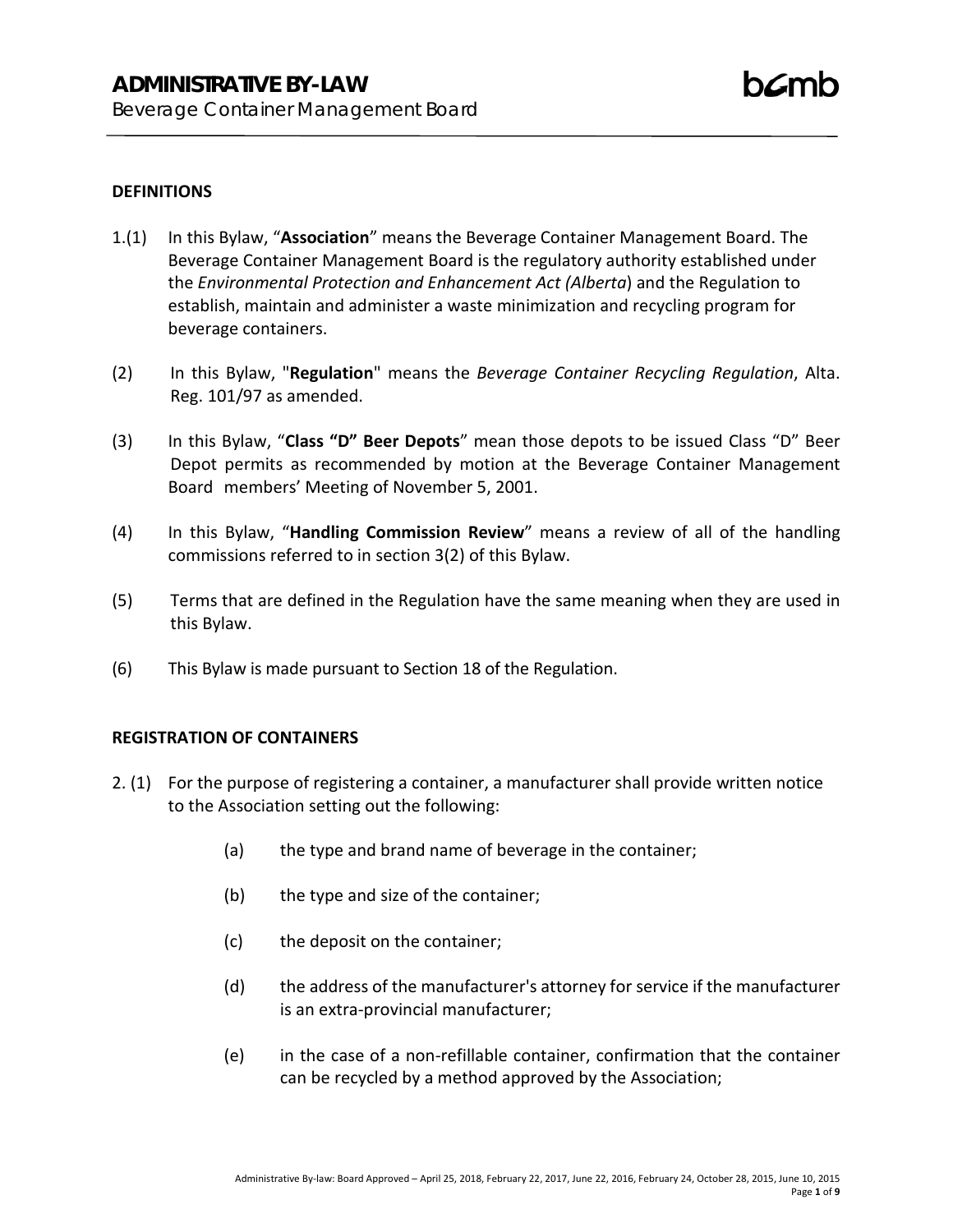- (f) confirmation that the container meets the requirements of the Consumer Packaging and Labelling Regulation, as may be amended or replaced from time to time; and
- (g) any additional information requested by the Association.
- (2) A manufacturer shall submit the information required in subsection (1) in a form and manner acceptable to the Association.
- (3) A container is registered when the Association confirms in writing to a manufacturer that the manufacturer's container is registered.

#### **HANDLING COMMISSIONS**

- 3.(1) Where the Association sets a handling commission for a category of container in subsections (2) or (3) below, the Association shall set a single handling commission payable to all universal depots or Class "D" Beer Depots, as the case may be, regardless of the location of the depot in the Province.
	- (2) The handling commission payable by a manufacturer or collection system agent for containers returned to universal depots for the purposes of section 13(b) of the Regulation, effective April 1, 2017 shall be:

|     | <b>Material Type</b>                    | <b>Handling Commission</b><br><b>Effective April 1, 2017</b> |
|-----|-----------------------------------------|--------------------------------------------------------------|
| (a) | Aluminum 0-1 Litre – per container      | 3.1780 ¢                                                     |
| (b) | Bag in Box Over 1 Litre - per container | 23.381 ¢                                                     |
| (c) | Bi Metal 0 - 1 Litre – per container    | 7.410 ¢                                                      |
| (d) | Bi Metal Over 1 Litre - per container   | 13.083 ¢                                                     |
| (e) | Crystal Decanter 700 ml - per container | \$1.00                                                       |
| (f) | Drink Pouch 0 - 1 Litre - per container | 4.835 $c$                                                    |
| (g) | Gable Top 0 -1 Litre - per container    | 6.254 $c$                                                    |
| (h) | Gable Top Over 1 Litre - per container  | 10.817 c                                                     |
| (i) | Glass $0 - 1$ Litre – per container     | 7.805 ¢                                                      |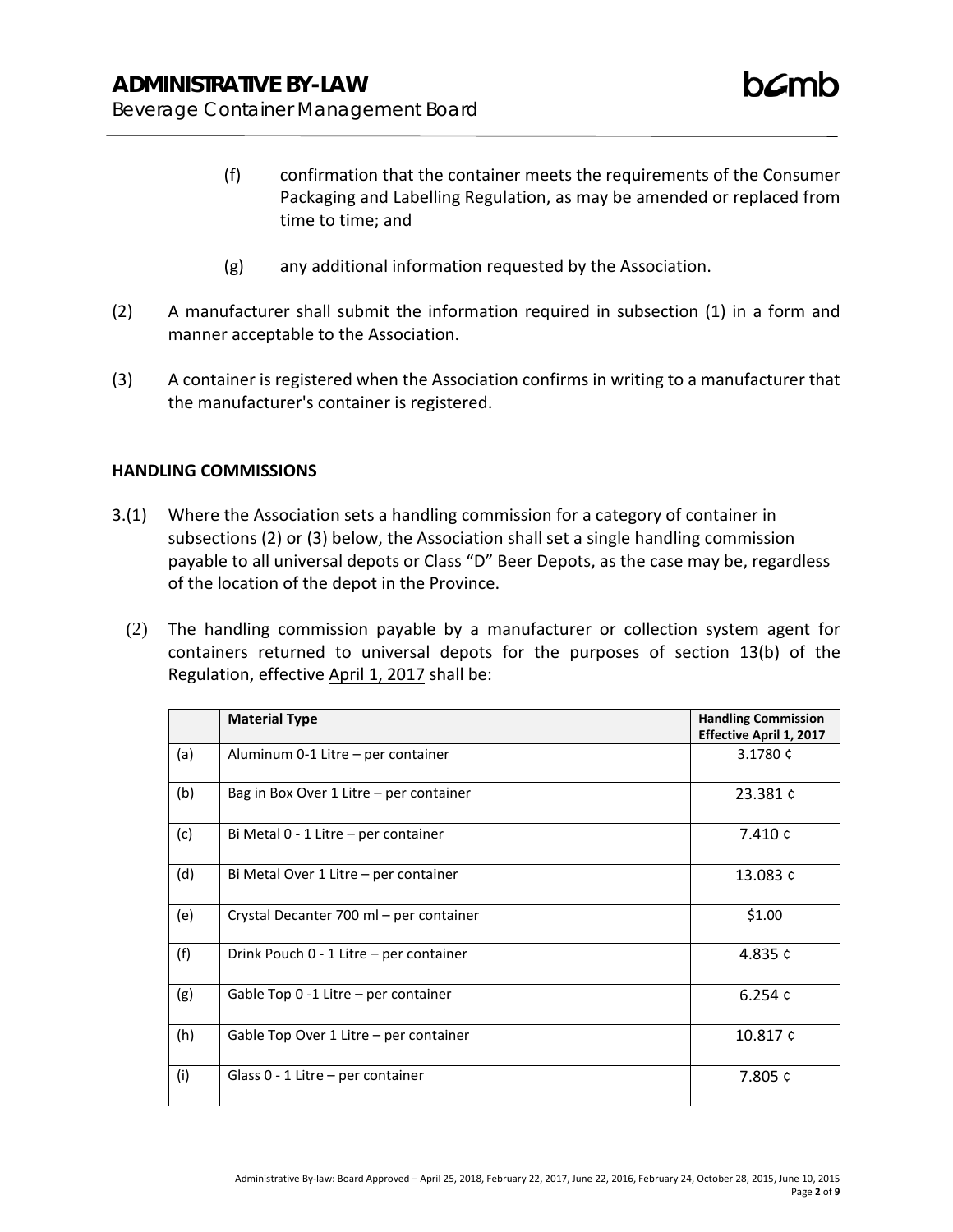# **ADMINISTRATIVE BY-LAW**

 $b\mathcal{L}$ mb

Beverage Container Management Board

| (j) | Glass Over 1 Litre - per container                         | 12.626 ¢  |
|-----|------------------------------------------------------------|-----------|
| (k) | HDPE Plastics Natural Over 1 Litre - per container         | 12.521¢   |
| (1) | Industry Standard Bottles - per container                  | 4.733 ¢   |
| (m) | Labatt Kokanee Stubby Refillable 341 ml- per container     | 6.58 $c$  |
| (n) | Molson Coors MGD Refillable 355 ml - per container         | 6.64c     |
| (o) | Liquor and Wine Ceramics - per container                   | 50.505 ¢  |
| (p) | Other Plastics 0-1 Litre - per container                   | 5.642 $c$ |
| (q) | Other Plastics over 1 Litre - per container                | 11.582¢   |
| (r) | Patron en Lalique 1750 ml - per container                  | \$1.00    |
| (s) | PET 0 - 1 Litre (Clear & Light Blue Tint) - per container  | 4.725 ¢   |
| (t) | PET Over 1 Litre (Clear & Light Blue Tint) - per container | 10.350 ¢  |
| (u) | Plastic one-way Keg Over 1 Litre - per container           | 65.000 ¢  |
| (v) | Sleeman Refillable - per container                         | 6.959 ¢   |
| (w) | Steam Whistle Refillable - per container                   | 9.136 ¢   |
| (x) | Tetra Brik 0 - 1 Litre - per container                     | 5.220 ¢   |
| (y) | Tetra Brik Over 1 Litre - per container                    | 15.058 ¢  |

- (3) The handling commission payable by a manufacturer or collection system agent for the following containers collected for return by Class "D" Beer Depots for the purposes of section 13(b) of the Regulation shall be:
	- (a) 3.178¢ per container for empty aluminium beer containers;
	- (b) 4.733¢ per container for Industry Standard Bottles 341 ml;
	- (c) 9.136¢ per container for refillable beer containers manufactured by Steam Whistle (341 ml);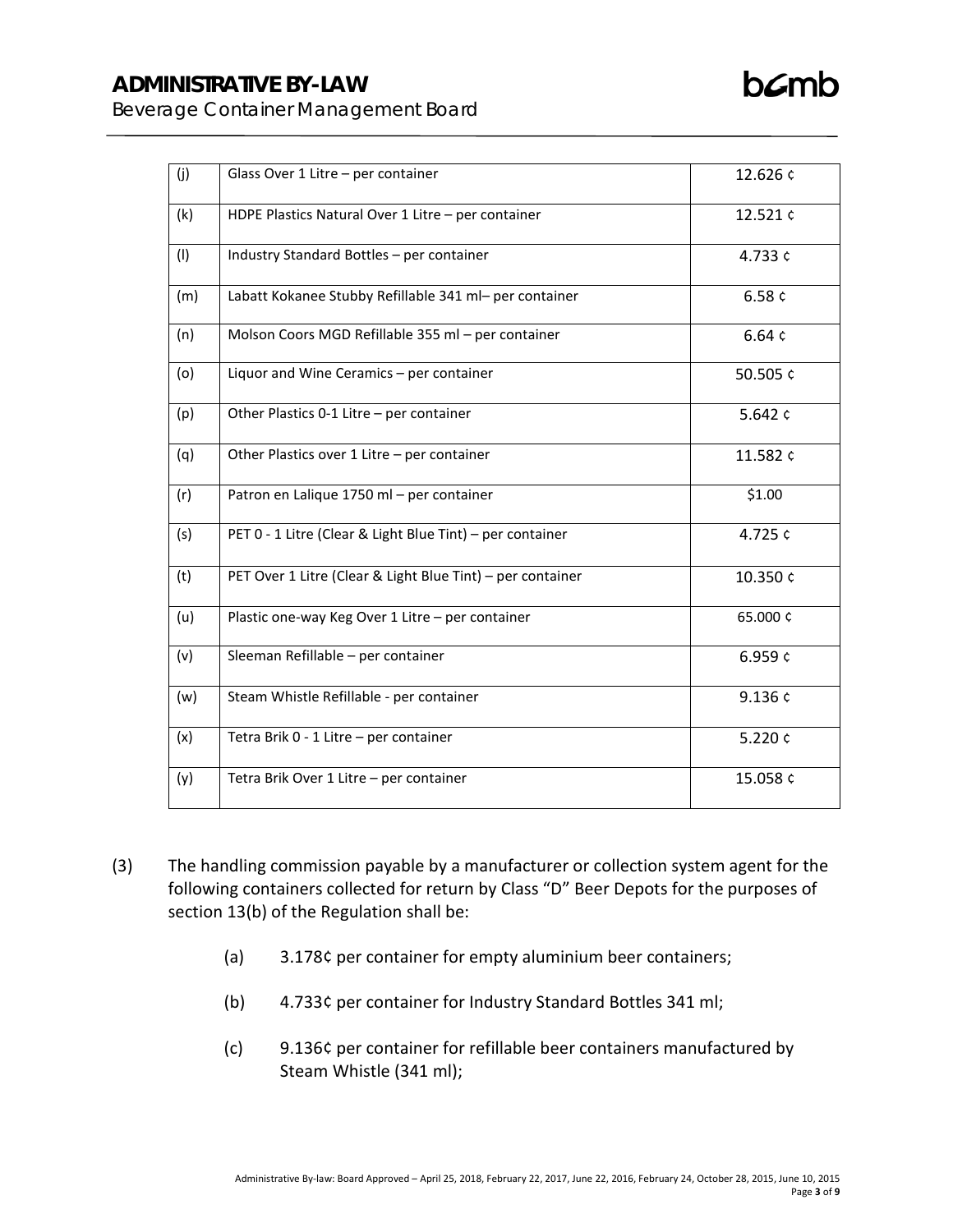- (d) 6.959¢ per container for refillable beer containers manufactured by Sleeman (341 ml);
- (e) 6.58¢ per container for refillable beer containers manufactured by Labatt Kokanee as Stubby (341 ml);
- (f) 6.64¢ per container for refillable beer containers manufactured by Molson Coors as Miller Genuine Draft (355 ml); and
- (g) 7.805¢ per container for all other glass beer containers 0-1 Litre (refillable and non-refillable).

## **CHANGES TO HANDLING COMMISSIONS**

- 4.(1) The Board of Directors of the Association may direct a Handling Commission Review if any of the following circumstances occur:
	- (a) a change is made to the exemptions under section 3 of the Regulation resulting in a substantial change in the volume of containers handled by the system;
	- (b) a new category of container is added to section 3 of this Bylaw;
	- (c) significant new sorting, handling or processing technologies are introduced or handling or processing tasks are redistributed between manufacturers and depot operators;
	- (d) significant changes occur in other major handling or processing costs;
	- (e) A Member of the Association requests a Handling Commission Review.
- (2) The Board of Directors of the Association shall direct a Handling Commission Review when three (3) years have passed since the last Handling Commission Review was completed.
- (3) Notwithstanding sections 4(1) and 4(2), the Board of Directors of the Association shall not direct a Handling Commission Review more than once within a 12 month period.
- (4) BCMB Management may set an interim handling commission for a new container stream in the absence of a Handling Commission Review in accordance with the Handling Commissions Rules of Practice and Procedures.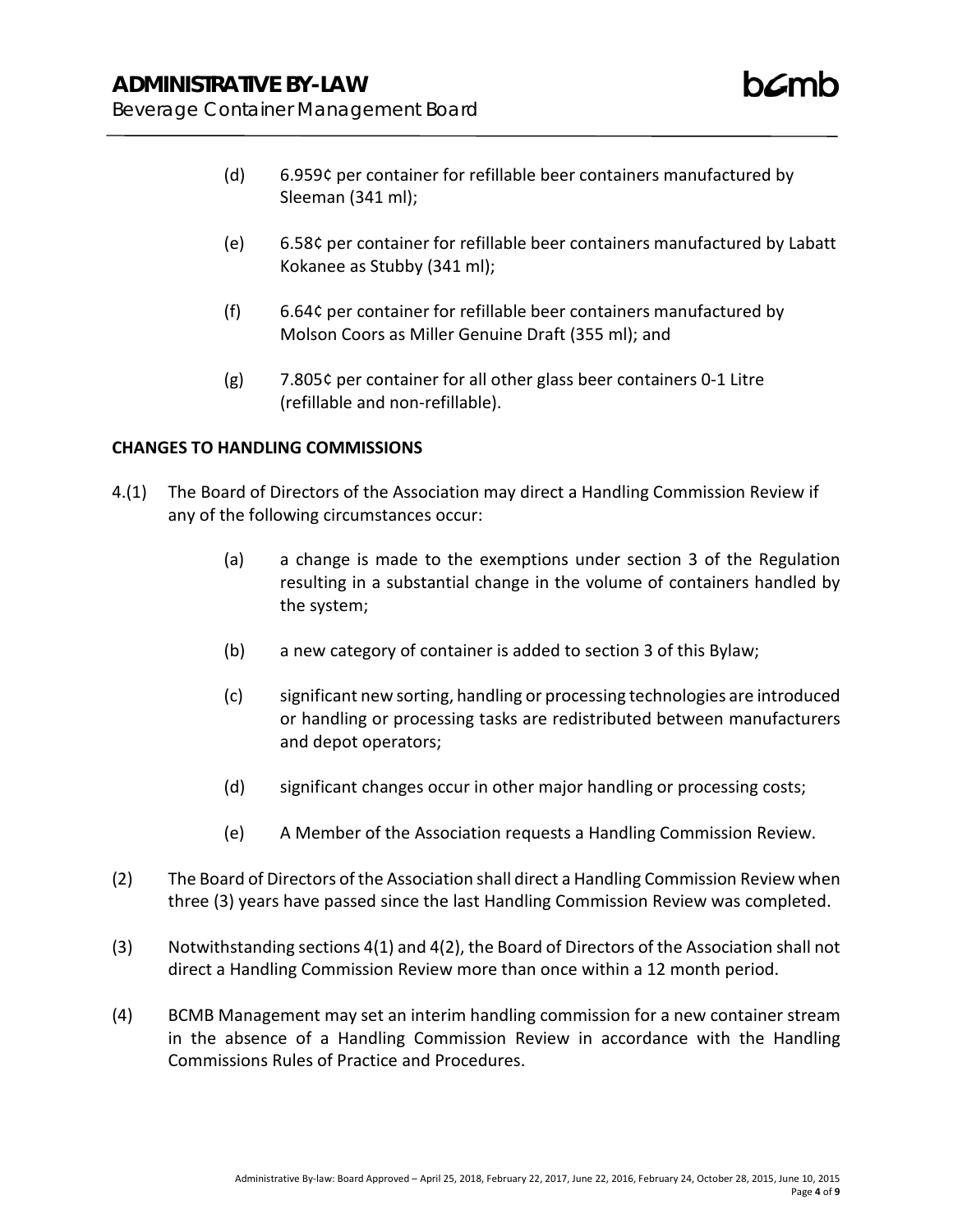- (5) The Board of Directors of the Association may adjust handling commissions between Handling Commission Reviews using mid-term adjustment formulas established for that purpose in accordance with the Handling Commissions Rules of Practice and Procedure.
- (6) In conducting a Handling Commission Review the Board of Directors of the Association must seek input from manufacturers and depot operators regarding handling commission amounts through fair process, negotiation and use of sound information having regard to the principles of natural justice. The gathering of sound information and the process for negotiations and submissions respecting handling commissions shall be governed by the Handling Commissions Rules of Practice and Procedure.
- (7) The Handling Commissions Criteria Bylaw shall apply to a Handling Commission Review.
- (8) Handling Commissions may only be changed by motion of the Board of Directors carried by a majority of 2/3 of the Board of Directors.
- (9) The Board of Directors may refer the setting of the Handling Commissions or the midterm adjustment formulas or both to arbitration in accordance with the Handling Commission Rules of Practice and Procedure.
- (10) In the event that both the Handling Commissions and mid-term adjustment formulas have not been approved by the Board within 6 months after the Board of Directors of the Association has received a report from the Data Collection Agent making recommendations about the amount of Handling Commissions and the mid-term adjustment formulas, the Board shall refer the setting of the Handling Commissions or the mid-term adjustment formulas or both of them to arbitration in accordance with the Handling Commission Rules of Practice and Procedure unless the Board is satisfied that there is a reasonable explanation for the delay beyond the 6 month period.
- (11) The Board shall not refer the setting of Handling Commissions to arbitration without also referring the setting of the mid-term adjustment formulas with respect to those Handling Commissions to arbitration, unless the Board has decided by a 2/3 majority vote that no mid-term adjustment formulas are to be adopted with respect to those Handling Commissions.
- (12) The arbitration referred to in sections 4(9) and 4(10) shall be carried out in accordance with the Handling Commissions Rules of Practice and Procedure and the resulting award shall be final and binding upon all Directors of the Association. The Board of Directors of the Association shall pass the Handling Commissions determined by the arbitration and shall adopt the mid-term adjustment formulas for those Handling Commissions determined by the arbitration.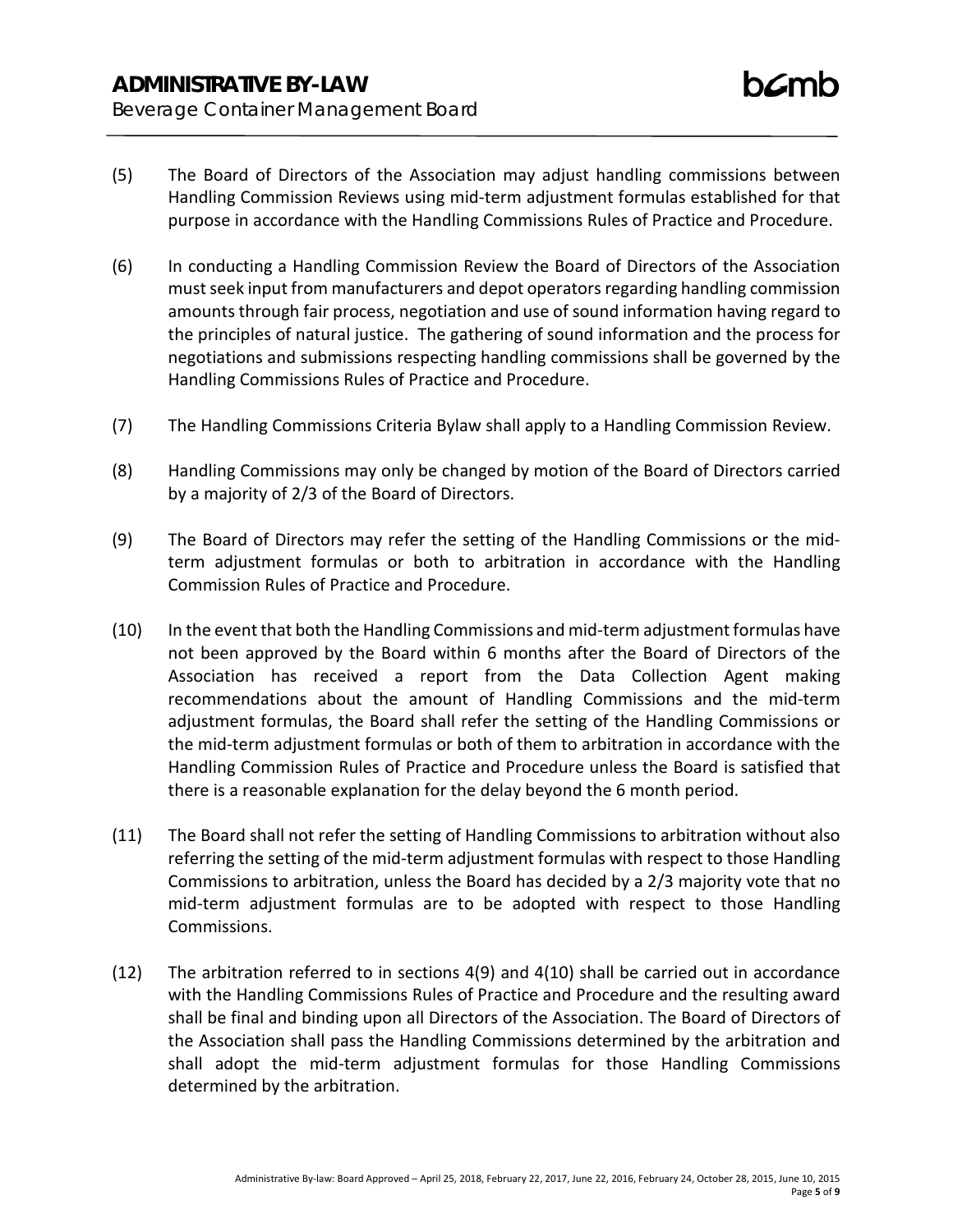#### **NUMBER OF DEPOTS**

- 5.(1) In determining the number and location of depots to be permitted in Alberta, the Association shall have regard to the following criteria:
	- (a) patterns of population growth;
	- (b) closure of existing depots;
	- (c) the number and nature of complaints received from the public regarding the collection of containers generally;
	- (d) any other criteria the Association considers relevant in order to maintain a viable container recovery system.

#### **REQUESTS FOR APPLICATIONS FOR PERMIT**

- 6.(1) The Association shall provide all persons who wish to submit an application to operate a depot with an information package that contains
	- (a) the application and particulars of any other supporting information that is required with the application;
	- (b) information concerning the rights and obligations of a depot operator; and
	- (c) the Permit criteria that the Association will use in determining which applicant, if any, will be issued the permit.

#### **PERMIT FOR DEPOT**

- 7.(1) An application for a permit to operate a depot or for a renewal of a permit must be in a form acceptable to the Association and must be accompanied by any other information required by the Association.
	- (2) The Association may issue a permit subject to any terms and conditions that the Association considers appropriate.
	- (3) The Association may, on its own initiative or on the request of the depot operator, amend a term or condition of, add a term or condition to or delete a term or condition from a permit.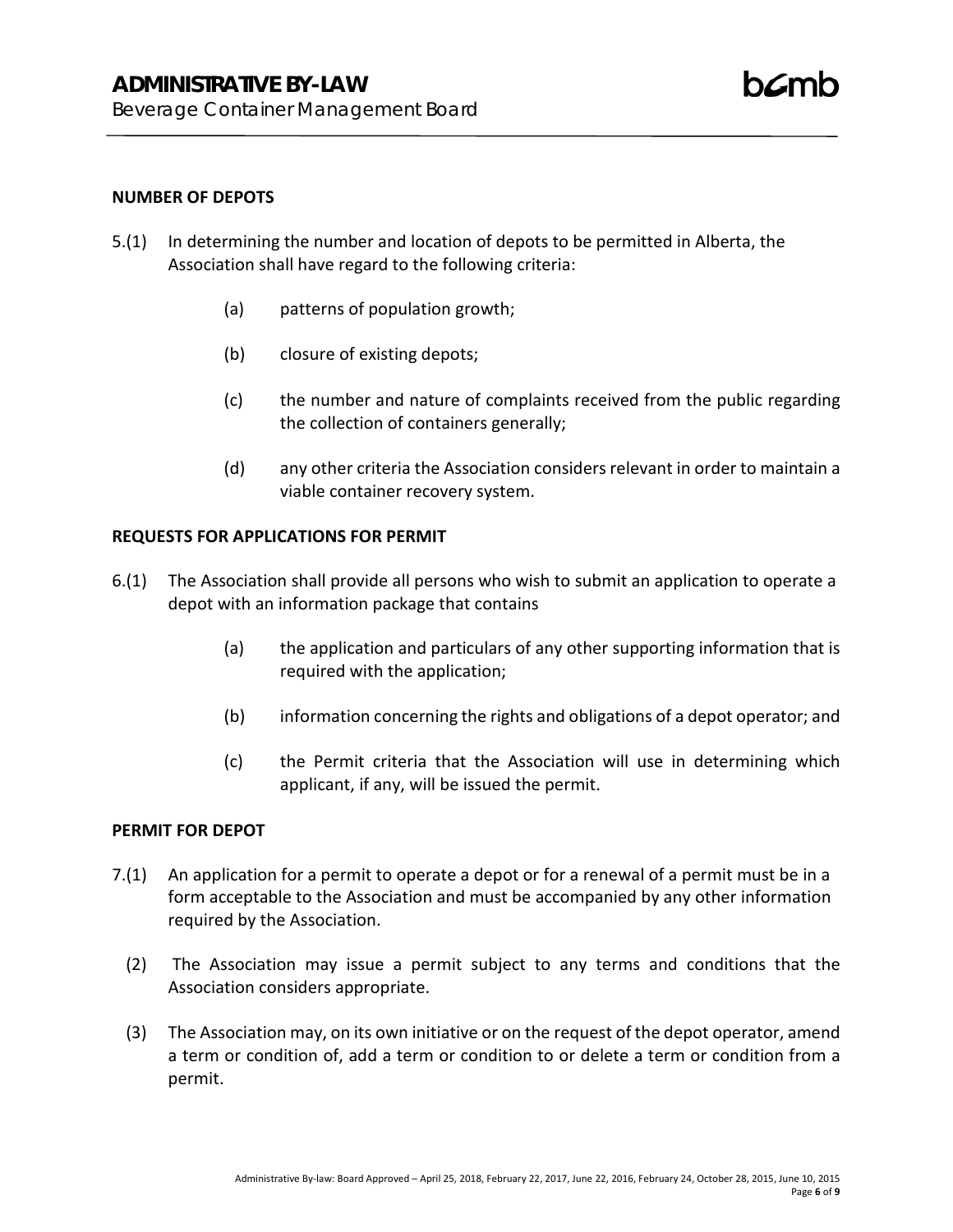- (4) A permit is valid only for the location specified in it.
- (5) A permit may not be issued for more than 5 years from the date on which it is issued.
- (6) The Association may suspend or cancel a permit, provided that the cancellation or suspension follows the procedure set out in the Beverage Container Depot Operation and Administration By-law.

#### **COLLECTION SYSTEM AGENT**

8.(1) The Collection System Agent appointed by manufacturers in accordance with section 8 of the Regulation shall be approved and evaluated in accordance with the Collection System Agent (CSA) By-law and shall operate in accordance with that By-law and any CSA Agreement entered into pursuant to that By-law.

#### **COLLECTION FROM RETAILERS**

- 9.(1) On the request of a retailer, a manufacturer shall, within the time prescribed by the Association and through the collection system agent or through a collection service provided by the manufacturer, collect from the retailer refillable containers that contained a beverage manufactured by the manufacturer.
- (2) Subsection (1) does not apply unless the retailer has in his possession at least the number of containers prescribed by the Association for the purposes of this section.
- (3) A retailer shall sort refillable containers into groups of containers that contained beverages that have been manufactured or distributed by the same manufacturer.
- (4) A retailer shall place the sorted containers into cases provided by the manufacturers.
- (5) A manufacturer or the collection system agent who collects refillable containers from a retailer shall at the time and in the manner prescribed by the Association pay to the retailer any amounts he is required to pay under this Bylaw or the Regulation.

#### **RECORDS**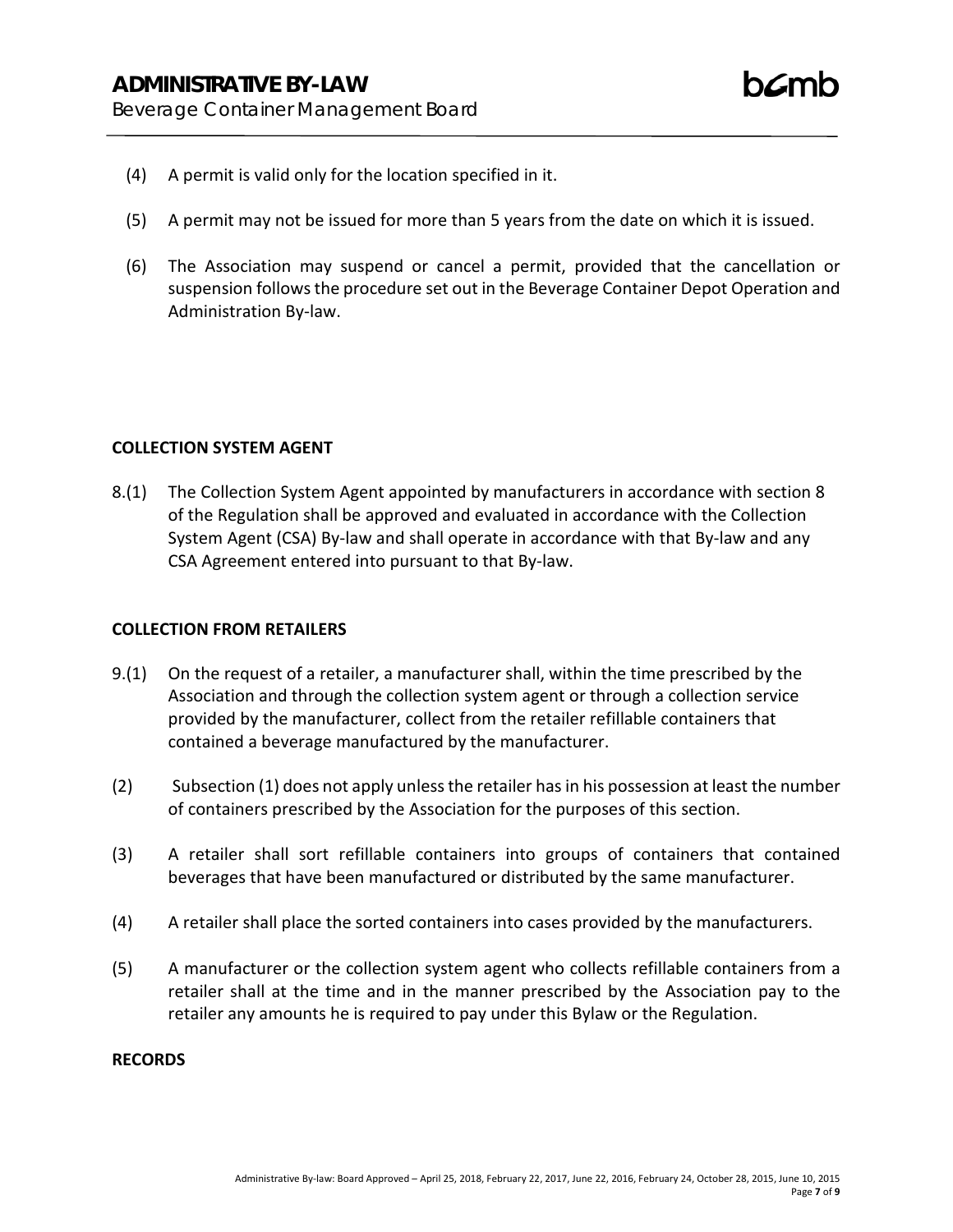10.(1) A manufacturer, a depot operator and the collection system agent shall, in a manner satisfactory to the Association, keep or cause to be kept books, documents, records and accounts for the purpose of this Bylaw and the Regulation.

#### **INFORMATION TO BOARD**

- 11.(1) A manufacturer, a depot operator and the collection system agent shall compile and submit, or cause to be submitted, to the Association in a form acceptable to the Association and at the times required by the Association, information concerning
	- (a) in the case of a manufacturer, the number of containers sold by the manufacturer in each category identified by the Association;
	- (b) the number of containers collected from depots and retailers in each category identified by the Association;
	- (c) in the case of a manufacturer and the collection system agent, the volume of containers recycled under section 16 of the Regulation;
	- (d) in the case of a depot operator, the Uniform Code of Accounts established by the Directors of the Association and such other financial information that the Directors of the Association determine is necessary for the administration of section 4 of this Bylaw; and
	- (e) any other information the Association considers necessary for the administration of this Bylaw.

#### **TRANSITIONAL – REGISTRATION**

12.(1) A container is deemed to be registered under this Bylaw if it is a container for a beverage that was registered under section 3(2) for the Beverage Container Act, chapter B-4 of the Revised Statutes of Alberta 1980, or the Beverage Container Recycling Regulation (Alta. Reg. 128/93), or registered under any previous bylaw of the Association.

#### **TRANSITIONAL – PERMITS**

- 13.(1) Where on the approval of this Bylaw a person holds a subsisting approval under Part 2 of the Act in respect of a depot or under any previous bylaw of the Association;
	- (a) that approval is deemed to be a permit for the purposes of this Bylaw; and